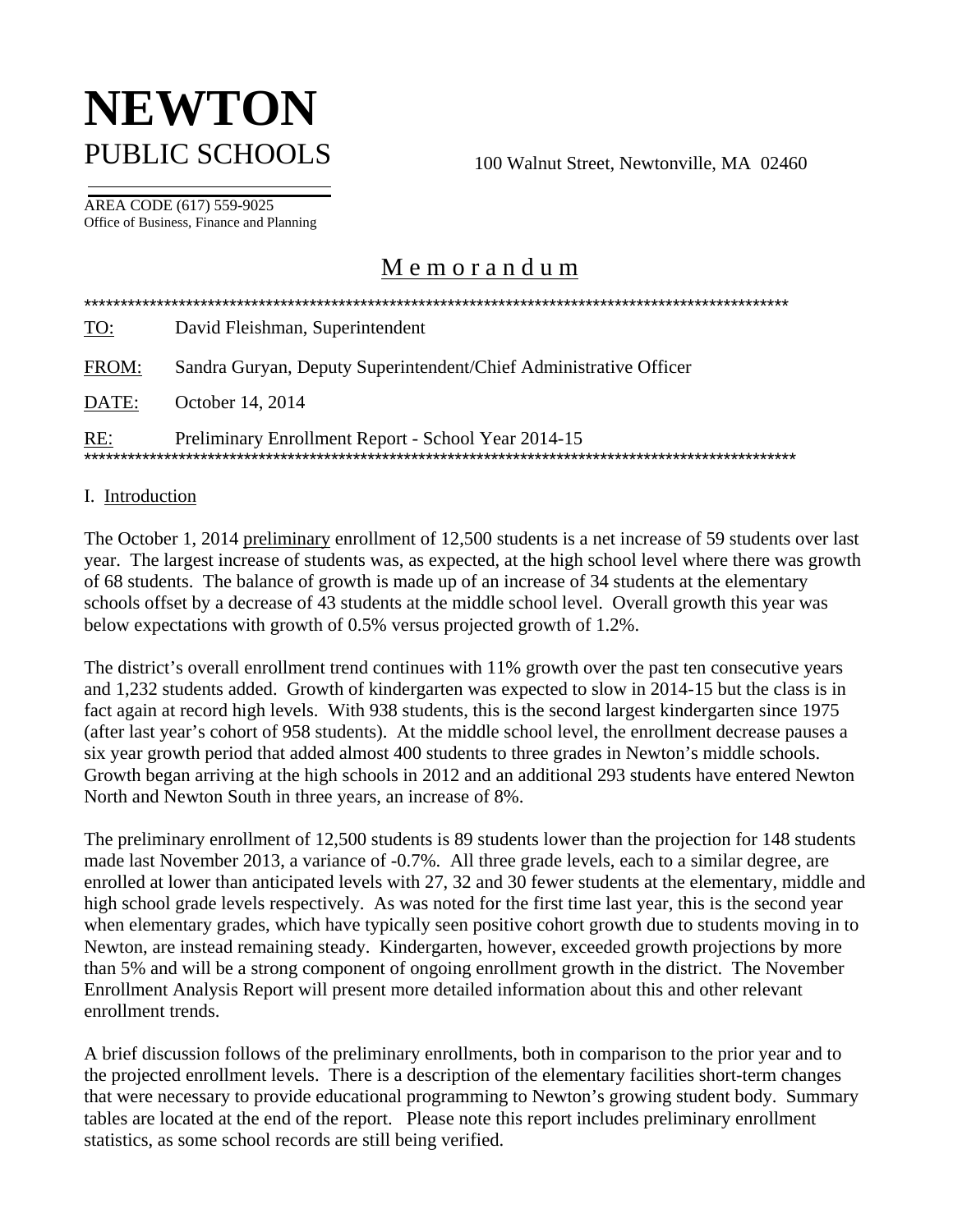## II. Preliminary Elementary School Enrollment

The October 1, 2014 preliminary elementary enrollment of 5,833 students is an increase of 34 students over the prior year and 27 students below what was projected in November 2013.

The highest year over year enrollment growth is seen at four schools: Franklin (+24 students), Mason-Rice (+21 students) and Underwood and Ward (+15 each). Growth was expected at three of these four schools, with enrollment at Franklin exceeding expectations by 16 students, as shown in the table below. Especially large kindergarten classes account, in part, for the higher than expected enrollment at each of these schools with the exception of Ward which enrolled the expected number of kindergarten students. The largest decreases in total enrollment versus the prior year are seen at three schools including Bowen (-27 students), Angier (-15 students) and Williams (-12 students). Changes were recommended and approved for additional buffers zones with Bowen in order to manage growth. Therefore, the year-overyear decrease in enrollment at Bowen was as planned. Bowen's projection was reduced by 31 students, with corresponding increases in projected enrollment at Mason-Rice (+14), Memorial-Spaulding (+13) and Ward  $(+4)$ .

|                    |                     | Projected         | <b>Current</b>   |          | <b>Prior Year</b> | <b>Current</b> |          |
|--------------------|---------------------|-------------------|------------------|----------|-------------------|----------------|----------|
|                    | <b>Current Year</b> | <b>Enrollment</b> | Year vs.         | %        | <b>Enrollment</b> | Year vs.       | %        |
| <b>School</b>      | 2014-15             | 2014-15           | <b>Projected</b> | Variance | 2013-14           | <b>Prior</b>   | Change   |
| Angier             | 402                 | 422               | $-20$            | -4.7%    | 417               | $-15$          | $-3.6%$  |
| <b>Bowen</b>       | 475                 | 462               | 13               | 2.8%     | 502               | $-27$          | $-5.4\%$ |
| <b>Burr</b>        | 424                 | 423               |                  | 0.2%     | 424               | 0              | $0.0\%$  |
| Cabot              | 417                 | 422               | -5               | $-1.2%$  | 419               | $-2$           | $-0.5%$  |
| Countryside        | 466                 | 455               | 11               | 2.4%     | 457               | 9              | 2.0%     |
| Franklin           | 413                 | 397               | 16               | 4.0%     | 389               | 24             | 6.2%     |
| <b>Horace Mann</b> | 434                 | 436               | $-2$             | $-0.5%$  | 427               | 7              | 1.6%     |
| Lincoln-Eliot      | 337                 | 330               | 7                | 2.1%     | 329               | 8              | 2.4%     |
| Mason-Rice         | 478                 | 476               | 2                | 0.4%     | 457               | 21             | 4.6%     |
| Memorial-Spaulding | 434                 | 450               | $-16$            | $-3.6%$  | 429               | 5              | 1.2%     |
| Peirce             | 306                 | 317               | $-11$            | $-3.5%$  | 312               | -6             | $-1.9%$  |
| Underwood          | 342                 | 339               | 3                | 0.9%     | 327               | 15             | 4.6%     |
| Ward               | 304                 | 300               | 4                | 1.3%     | 289               | 15             | 5.2%     |
| Williams           | 292                 | 303               | $-11$            | $-3.6%$  | 304               | -12            | $-3.9%$  |
| Zervas             | 309                 | 328               | -19              | $-5.8%$  | 317               | -8             | $-2.5%$  |
| <b>TOTAL</b>       | 5,833               | 5,860             | $-27$            | $-0.5%$  | 5,799             | 34             | 0.6%     |

#### **ELEMENTARY SCHOOL ENROLLMENT BY SCHOOL**

Note: The enrollment includes students who receive special education services outside the regular classroom for a significant amount of time.

This year's kindergarten class is enrolled at 938 students, the second highest class in thirty-five years after last year's class of 958 students. This is a decrease of 20 students from last year but 46 students more students than projected. The projection made for kindergarten last year was lowered because the spike in the birth rate that in part generated the record high 2013-14 class was no longer a factor and would not contribute to enrollment growth in the current year. However, students moving in to the district contributed to another large class. The 5% variance in Kindergarten of 46 students offsets the lower than expected enrollments in higher elementary grades. Like last year, again there is less robust enrollment seen in the higher elementary grades, which typically have shown stronger growth due to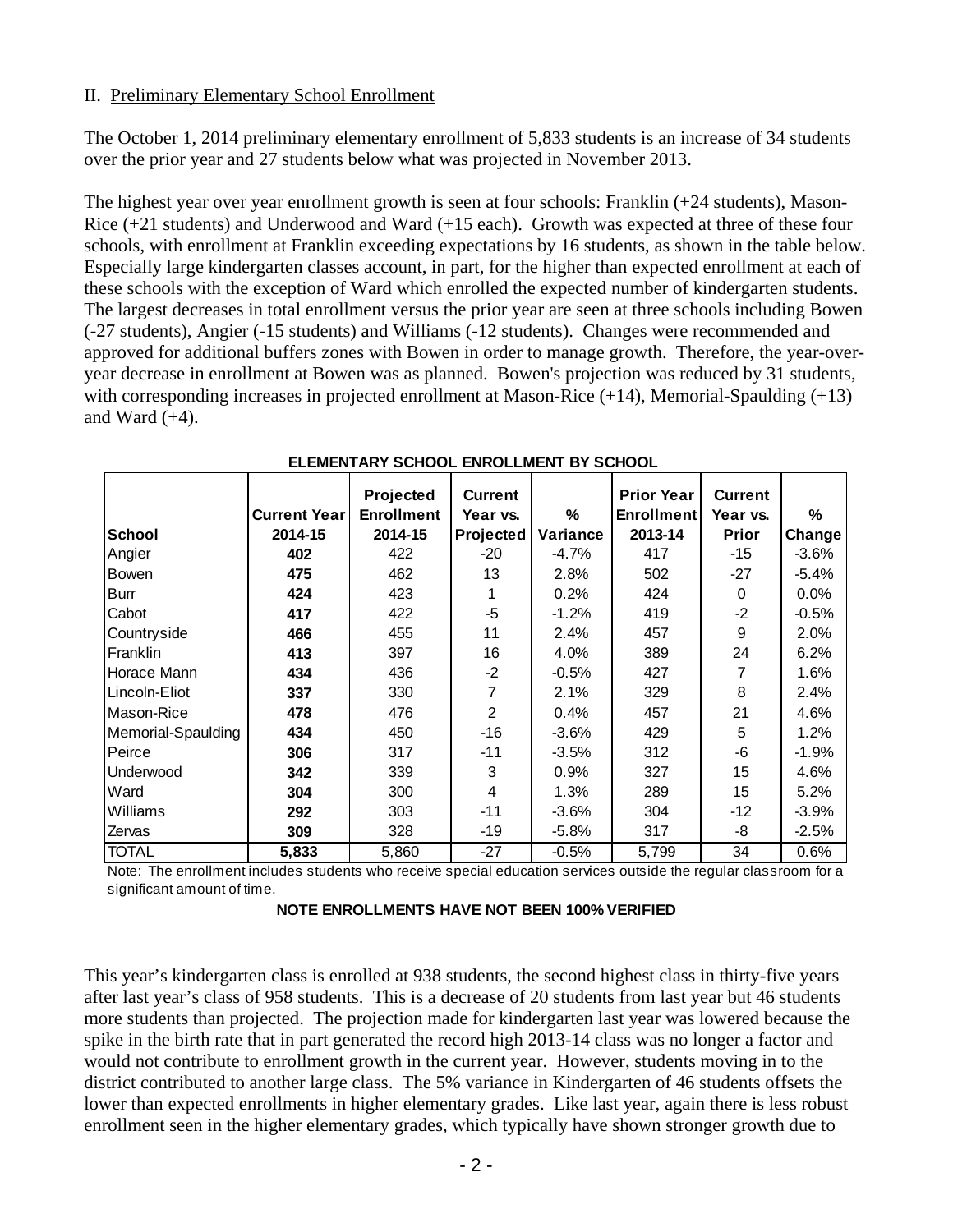students moving into Newton. As the following table shows, grades 1 through 4 enrolled fewer students than were projected.

|              |                     | Projected         | <b>Current</b>   |          | <b>Prior Year</b> | <b>Current</b> |                     |  |
|--------------|---------------------|-------------------|------------------|----------|-------------------|----------------|---------------------|--|
|              | <b>Current Year</b> | <b>Enrollment</b> | Year vs.         | ℅        | <b>Enrollment</b> | Year vs.       | %                   |  |
| Grade        | 2014-15             | 2014-15           | <b>Projected</b> | Variance | 2013-14           | <b>Prior</b>   | Change <sup>1</sup> |  |
| ΙK           | 938                 | 892               | 46               | 5.2%     | 958               | $-20$          | $-2.1%$             |  |
|              | 999                 | 1,007             | -8               | $-0.8%$  | 977               | 22             | 2.3%                |  |
| l2           | 979                 | 1,008             | $-29$            | $-2.9%$  | 945               | 34             | 3.6%                |  |
| l3           | 947                 | 966               | $-19$            | $-2.0\%$ | 982               | $-35$          | $-3.6%$             |  |
| 14           | 979                 | 994               | -15              | $-1.5%$  | 993               | $-14$          | $-1.4%$             |  |
| 5            | 991                 | 993               | $-2$             | $-0.2%$  | 944               | 47             | 5.0%                |  |
| <b>TOTAL</b> | 5,833               | 5,860             | $-27$            | $-0.5%$  | 5,799             | 34             | 0.6%                |  |

#### **ELEMENTARY SCHOOL ENROLLMENT BY GRADE**

Note: The enrollment includes students who receive special education services outside the regular classroom for a significant amount of time.

**NOTE ENROLLMENTS HAVE NOT BEEN 100% VERIFIED**

As seen in the kindergarten enrollment table, two schools have kindergarten classes that are significantly larger than the prior year's class: Memorial-Spaulding and Underwood have kindergarten classes 18% and 29% larger than last year. Bowen's kindergarten class is the most reduced from the prior year which was by design, through use of new buffer zones to enroll 30 fewer students. Also through the use of buffer zones, Angier enrolled a larger than projected kindergarten class. This was planned in order to utilize the additional kindergarten room available at the newly renovated Carr swing space currently housing Angier Elementary School during its reconstruction. Five other schools enrolled larger kindergarten classes than were expected by a range of 13-25% including Franklin, Lincoln-Eliot, Mason-Rice, Memorial-Spaulding and Underwood.

| <b>School</b>      | <b>Current</b><br>Year<br>2014-15 | Projected<br><b>Enrollment</b><br>2014-15 | <b>Current</b><br>Year vs.<br>Projected | $\%$<br>Variance | <b>Prior Year</b><br><b>Enrollment</b><br>2013-14 | <b>Current</b><br>Year vs.<br><b>Prior</b> | % Change |
|--------------------|-----------------------------------|-------------------------------------------|-----------------------------------------|------------------|---------------------------------------------------|--------------------------------------------|----------|
| Angier             | 65                                | 57                                        | 8                                       | 14.0%            | 67                                                | $-2$                                       | $-3.0\%$ |
| Bowen              | 65                                | 67                                        | $-2$                                    | $-3.0%$          | 95                                                | $-30$                                      | $-31.6%$ |
| Burr               | 70                                | 65                                        | 5                                       | 7.7%             | 80                                                | $-10$                                      | $-12.5%$ |
| Cabot              | 61                                | 66                                        | -5                                      | $-7.6%$          | 54                                                | 7                                          | 13.0%    |
| Countryside        | 72                                | 74                                        | $-2$                                    | $-2.7%$          | 64                                                | 8                                          | 12.5%    |
| <b>Franklin</b>    | 76                                | 61                                        | 15                                      | 24.6%            | 78                                                | $-2$                                       | $-2.6%$  |
| Horace Mann        | 65                                | 67                                        | $-2$                                    | $-3.0%$          | 67                                                | $-2$                                       | $-3.0%$  |
| Lincoln-Eliot      | 57                                | 47                                        | 10                                      | 21.3%            | 63                                                | -6                                         | $-9.5%$  |
| Mason-Rice         | 82                                | 72                                        | 10                                      | 13.9%            | 88                                                | -6                                         | $-6.8%$  |
| Memorial-Spaulding | 79                                | 68                                        | 11                                      | 16.2%            | 67                                                | 12                                         | 17.9%    |
| Peirce             | 48                                | 45                                        | 3                                       | 6.7%             | 46                                                | $\overline{2}$                             | 4.3%     |
| Underwood          | 62                                | 53                                        | 9                                       | 17.0%            | 48                                                | 14                                         | 29.2%    |
| Ward               | 46                                | 45                                        | 1                                       | 2.2%             | 43                                                | 3                                          | 7.0%     |
| Williams           | 37                                | 40                                        | $-3$                                    | $-7.5%$          | 45                                                | -8                                         | $-17.8%$ |
| Zervas             | 53                                | 65                                        | $-12$                                   | $-18.5%$         | 53                                                | 0                                          | 0.0%     |
| <b>TOTAL</b>       | 938                               | 892                                       | 46                                      | 5.2%             | 958                                               | $-20$                                      | $-2.1%$  |

#### **KINDERGARTEN ENROLLMENT**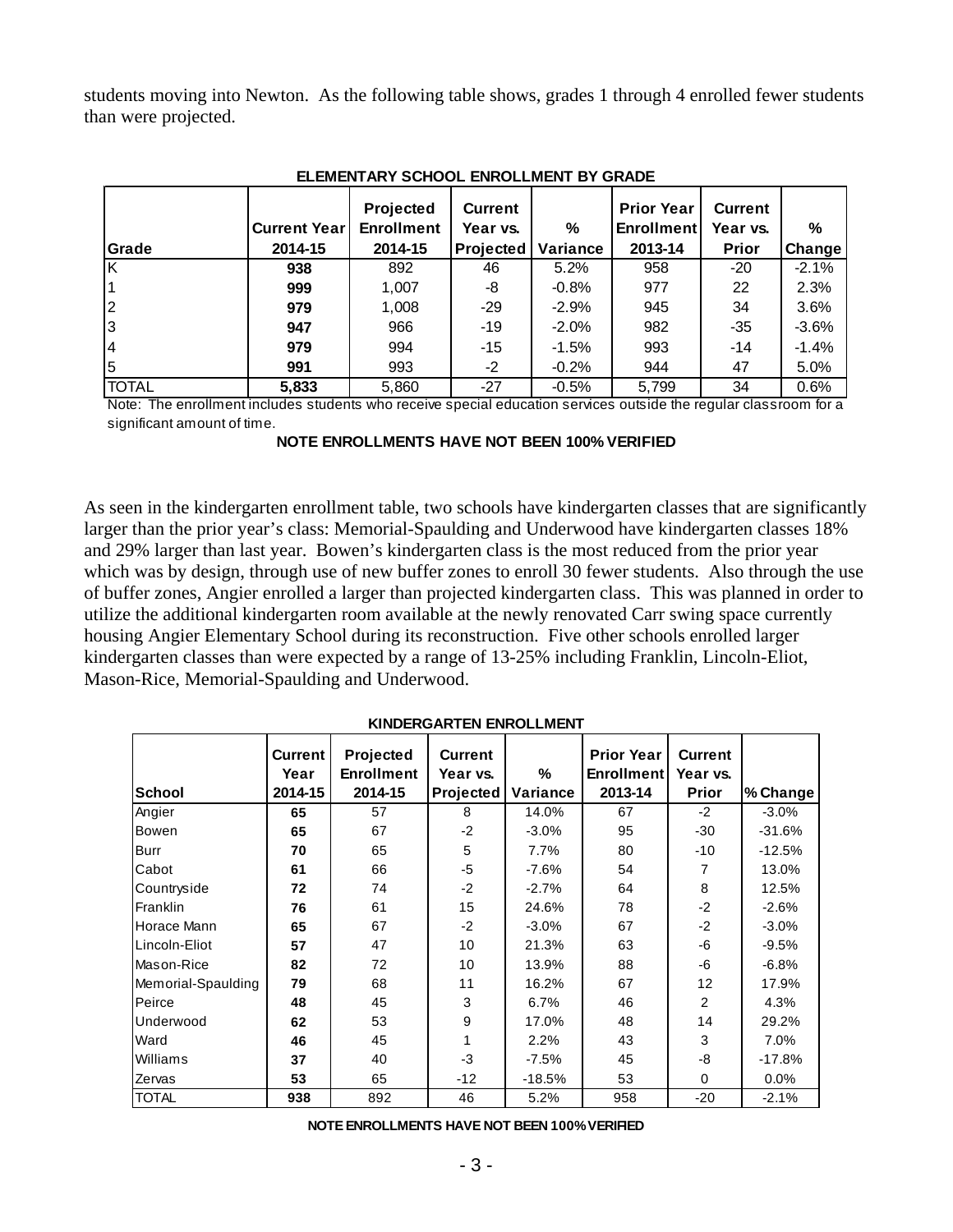The Preliminary Elementary Class Size Array by school and by grade for the current school year is presented in Table 5. There are 283 classes in 2014-15 compared to 273 elementary classes last year. As a result of facilities expansions through modular additions last year and with ongoing small scale renovations at schools there has been improvement again this year in average class sizes and a reduction in the number of large classes at all schools.

A brief description follows of the facilities work completed this summer that was necessary to accommodate enrollment and instructional space needs. To better accommodate an additional class at Countryside and to maintain older modular buildings, the exterior sheathing and building insulation was replaced on four modular buildings and the inclusion program was combined with the ABA classroom. All other specialist teachers work out of a multi-use shared space at Countryside. Lincoln-Eliot added a classroom by relocating a preschool class to the Education Center where extensive changes were made to accommodate enrollment at the preschool and enable the desired educational programming. Franklin added a classroom by completing the phased relocation of a district special education program to Underwood. Underwood added three classrooms for regular instruction this year and is using smaller rooms for its special education and inclusion programs, with the after school in shared space. Ward added two classrooms by using classrooms that formerly housed music and occupational therapy which are now in shared spaces. The highlight of the summer was the completion of construction at the Carr Elementary School and Angier's temporary relocation to the renovated school with 20 classrooms for regular instruction plus small learning spaces, dedicated music, art, library/media, cafeteria and after school spaces.

Buffer zones were utilized again this year to improve and balance class sizes. There were 207 students residing in buffer zones placed by the Office of Elementary Education this year: 105 kindergarten students and 57 Grade 1 – 5 students. Last year, 155 students were placed via this process. As approved by School Committee, there were several buffer zone changes made last spring in order to manage enrollment at Bowen in the 2014-15 school year with the goal of sending some incoming students to Memorial-Spaulding, Mason-Rice and Ward in order to maintain an enrollment of fewer than 500 students at Bowen.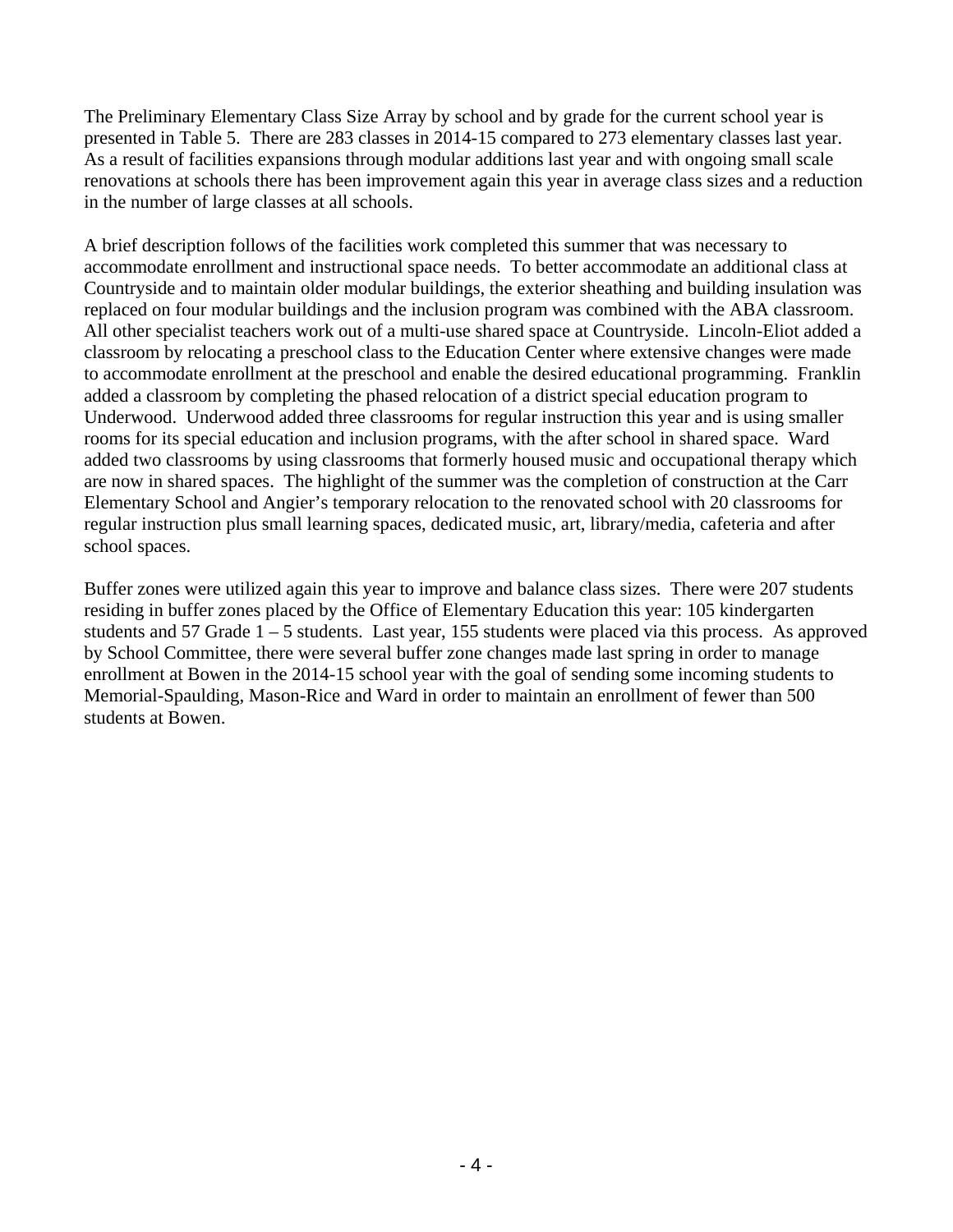## III. Preliminary Middle School Enrollment

The October 1, 2014 preliminary middle school enrollment of 2,806 students is a decrease of 43 students versus last year, an enrollment decrease of 1.5%. Note that a decrease of 11 students was projected for the middle schools grade level this year. Student enrollment decreased most at Bigelow (- 4%) and at Day (-1.6%) this year. Brown and Oak Hill enrollment remain within 5 or fewer students of enrollment levels in the 2013-14 school year.

As indicated in the table below, the current middle school enrollment of 2,806 students is below the November 2013 projection, with an overall variance of 32 students, or -1.1%. Only Bigelow enrolled more students than projected. Given the typical attrition to private school at the middle school grade level, last year's grade 5 of 944 students decreased to a cohort of 922 grade 6 students which is 11 more students that were projected. Grade 7 is now the largest of the middle school grades at 963 students.

The middle school team teaching staff is able to accommodate the current middle school enrollment in favorable average team sizes, improved from 89 students per team last year to 88 students currently. Please see Table 6 at the end of this memo for details on average team size by school and by grade.

|          | <b>Current Year</b> | Projected<br><b>Enrollment</b> | <b>Current</b><br>Year vs. | %        | <b>Prior Year</b><br>Enrollment | <b>Current</b><br>Year vs. | %       |
|----------|---------------------|--------------------------------|----------------------------|----------|---------------------------------|----------------------------|---------|
| School   | 2014-15             | 2014-15*                       | <b>Projected</b>           | Variance | 2013-14                         | <b>Prior</b>               | Change  |
| Bigelow  | 504                 | 489                            | 15                         | 3.1%     | 525                             | $-21$                      | $-4.0%$ |
| Brown    | 738                 | 742                            | $-4$                       | $-0.5%$  | 743                             | -5                         | $-0.7%$ |
| Day      | 932                 | 955                            | $-23$                      | $-2.4%$  | 947                             | -15                        | $-1.6%$ |
| Oak Hill | 632                 | 652                            | $-20$                      | $-3.1%$  | 634                             | $-2$                       | $-0.3%$ |
| Total    | 2,806               | 2,838                          | $-32$                      | $-1.1%$  | 2,849                           | -43                        | $-1.5%$ |

#### **MIDDLE SCHOOL ENROLLMENT BY SCHOOL**

| <b>Grade</b>   | Current Year<br>2014-15 | Projected<br><b>Enrollment</b><br>$2014 - 15*$ | <b>Current</b><br>Year vs.<br> Projected   Variance | %       | <b>Prior Year</b><br><b>Enrollment</b><br>2013-14 | <b>Current</b><br>Year vs.<br><b>Prior</b> | %<br>Change |
|----------------|-------------------------|------------------------------------------------|-----------------------------------------------------|---------|---------------------------------------------------|--------------------------------------------|-------------|
| $\overline{6}$ | 922                     | 911                                            | 11                                                  | 1.2%    | 978                                               | -56                                        | $-5.7%$     |
| l7             | 963                     | 986                                            | $-23$                                               | $-2.3%$ | 932                                               | 31                                         | 3.3%        |
| l8             | 921                     | 941                                            | $-20$                                               | $-2.1%$ | 939                                               | $-18$                                      | $-1.9%$     |
| Total          | 2,806                   | 2,838                                          | $-32$                                               | $-1.1%$ | 2,849                                             | -43                                        | $-1.5%$     |

#### **MIDDLE SCHOOL ENROLLMENTS BY GRADE**

Note the enrollment includes students who receive Special Education services outside the regular classroom for a significant amount of time.

\*Projected enrollments are documented in the November 2013 Enrollment Analysis Report.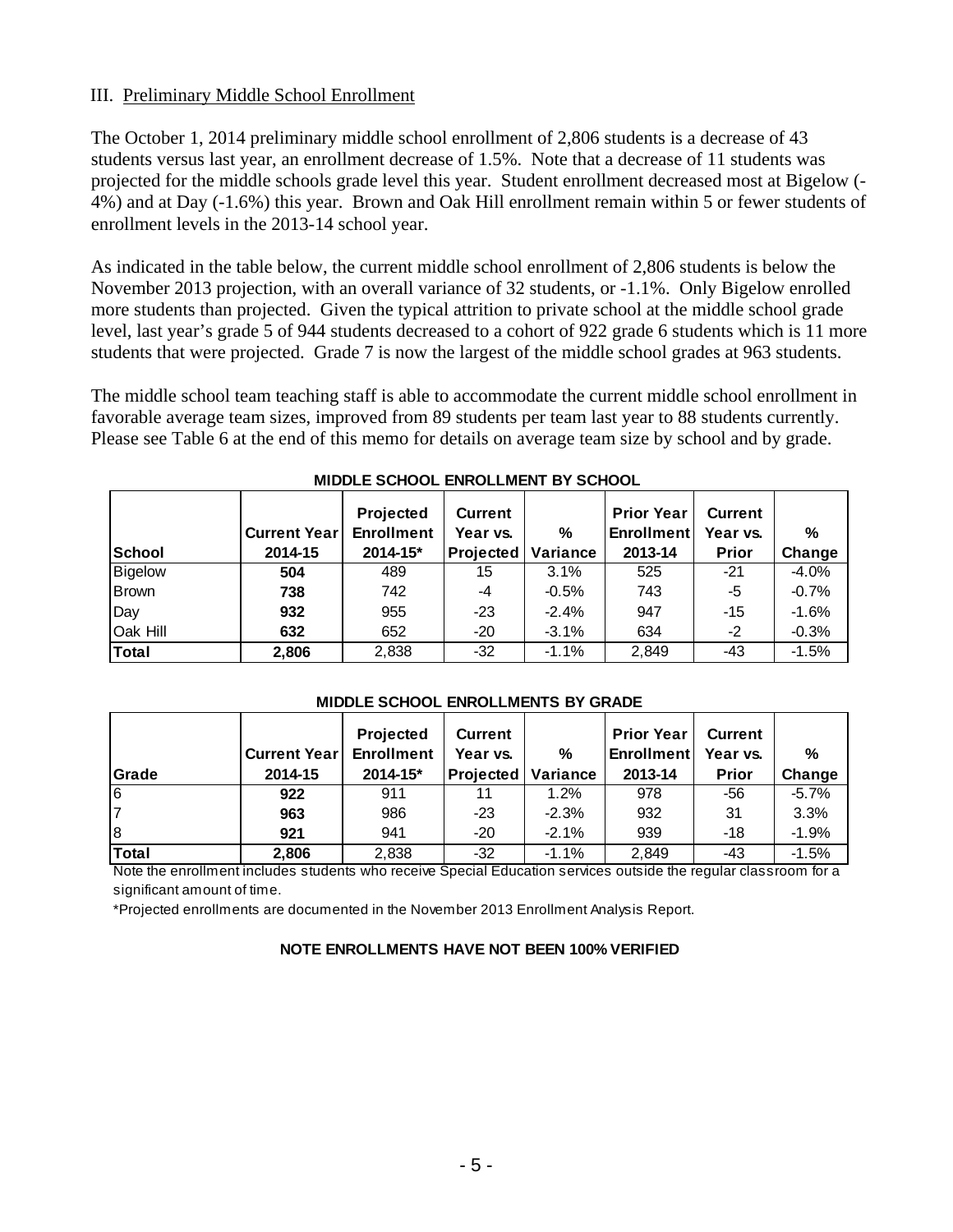## IV. Preliminary High School Enrollment

The October 1, 2014 high school enrollment of 3,861 students is an increase of 68 students versus last year, and is 30 students lower than projected in November 2013. This is the third year of a growth trend that started at the high schools in 2012 and is expected to continue for at least five years. Over the past three years, 293 additional students have arrived at the high schools.

Newton North's current enrollment of 2,058 students is 43 students, or 2% higher than last year, and 4 students fewer than projected. The current Newton South enrollment of 1,803 students is 25 students, or 1% higher than last year, and 26 students fewer than projected.

Newton North is experiencing growth in grade 9 that meets projection and is 39 students higher than the previous year's class. Newton South enrolled 21 fewer students than anticipated and its grade 9 is 15 students smaller than the previous year's class.

The overall difference in enrollment between Newton North and Newton South has increased to 255 students. The difference was 232 students last year and 219 students in 2012-13.

|                     |                     | <b>Projected</b>  | <b>Current</b>            |         | <b>Prior Year   Current  </b> |       |         |
|---------------------|---------------------|-------------------|---------------------------|---------|-------------------------------|-------|---------|
|                     | <b>Current Year</b> | <b>Enrollment</b> | Year vs.                  | %       | Enrollment Year vs.           |       | %       |
| <b>School</b>       | 2014-15             | 2014-15           | <b>Projected Variance</b> |         | 2013-14                       | Prior | Change  |
| 19                  | 535                 | 535               |                           | $0.0\%$ | 496                           | 39    | 7.9%    |
| 10                  | 488                 | 505               | -17                       | $-3.4%$ | 493                           | -5    | $-1.0%$ |
| <b>11</b>           | 507                 | 493               | 14                        | 2.8%    | 447                           | 60    | 13.4%   |
| 12                  | 448                 | 446               | 2                         | 0.4%    | 496                           | -48   | $-9.7%$ |
| Spec. Ed./Ungraded* | 80                  | 83                | -3                        | $-3.6%$ | 83                            | -3    | $-3.6%$ |
| <b>TOTAL</b>        | 2.058               | 2,062             | -4                        | $-0.2%$ | 2.015                         | 43    | 2.1%    |

#### **NEWTON NORTH HIGH SCHOOL ENROLLMENT BY GRADE**

|                     |                     | <b>Projected</b>  | <b>Current</b>       |         | <b>Prior Year   Current  </b> |       |         |
|---------------------|---------------------|-------------------|----------------------|---------|-------------------------------|-------|---------|
|                     | <b>Current Year</b> | <b>Enrollment</b> | Year vs.             | %       | Enrollment Year vs.           |       | %       |
| <b>School</b>       | 2014-15             | 2014-15           | Projected   Variance |         | 2013-14                       | Prior | Change  |
| 19                  | 443                 | 464               | -21                  | $-4.5%$ | 458                           | $-15$ | $-3.3%$ |
| 10                  | 452                 | 462               | $-10$                | $-2.2%$ | 448                           | 4     | 0.9%    |
| l 11                | 455                 | 446               | 9                    | 2.0%    | 441                           | 14    | 3.2%    |
| 12                  | 437                 | 440               | -3                   | $-0.7%$ | 414                           | 23    | 5.6%    |
| Spec. Ed./Ungraded* | 16                  | 17                | -1                   | $-5.9%$ | 17                            | -1    | $-5.9%$ |
| <b>ITOTAL</b>       | 1,803               | 1,829             | $-26$                | $-1.4%$ | 1.778                         | 25    | 1.4%    |

#### **NEWTON SOUTH HIGH SCHOOL ENROLLMENT BY GRADE**

| TOTAL HIGH SCHOOL ENROLLMENT |                                                                                                                                                        |         |                           |          |         |       |         |  |  |
|------------------------------|--------------------------------------------------------------------------------------------------------------------------------------------------------|---------|---------------------------|----------|---------|-------|---------|--|--|
|                              | <b>Projected</b><br><b>Prior Year</b><br>l Current l<br><b>Current</b><br>Enrollment  <br>%<br>Enrollment Year vs.<br><b>Current Yearl</b><br>Year vs. |         |                           |          |         |       | %       |  |  |
| <b>School</b>                | 2014-15                                                                                                                                                | 2014-15 | <b>Projected Variance</b> |          | 2013-14 | Prior | Change  |  |  |
| 19                           | 978                                                                                                                                                    | 999     | -21                       | $-2.1%$  | 954     | 24    | 2.5%    |  |  |
| 10                           | 940                                                                                                                                                    | 967     | $-27$                     | $-2.8%$  | 941     | -1    | $-0.1%$ |  |  |
| 11                           | 962                                                                                                                                                    | 939     | 23                        | 2.4%     | 888     | 74    | 8.3%    |  |  |
| 112                          | 885                                                                                                                                                    | 886     | -1                        | $-0.1%$  | 910     | $-25$ | $-2.7%$ |  |  |
| Spec. Ed./Ungraded*          | 96                                                                                                                                                     | 100     | -4                        | $-4.0\%$ | 100     | -4    | $-4.0%$ |  |  |
| <b>TOTAL</b>                 | 3,861                                                                                                                                                  | 3,891   | -30                       | $-0.8%$  | 3,793   | 68    | 1.8%    |  |  |

\* The enrollment includes students who receive Special Education services outside the regular classroom for a significant amount of time and Special Education students beyond Grade 12.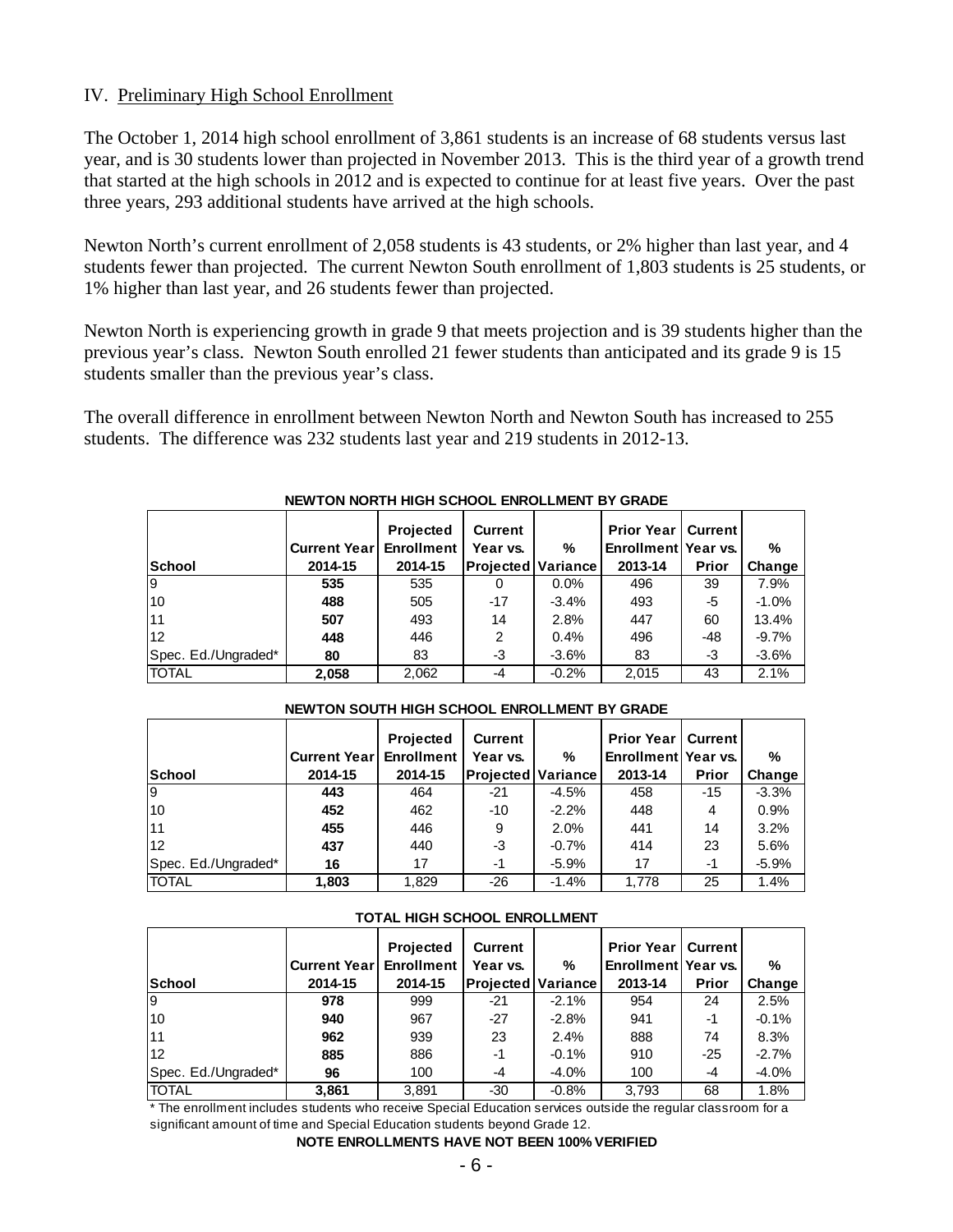|                          | <b>Actual</b>     | Projected*        |                   |          |
|--------------------------|-------------------|-------------------|-------------------|----------|
|                          | <b>Enrollment</b> | <b>Enrollment</b> | <b>Actual vs.</b> | %        |
| School                   | 10/1/14           | 10/1/14           | Projected         | Variance |
| Angier                   | 402               | 422               | $-20$             | $-4.7%$  |
| Bowen                    | 475               | 462               | 13                | 2.8%     |
| <b>Burr</b>              | 424               | 423               | 1                 | 0.2%     |
| Cabot                    | 417               | 422               | -5                | $-1.2%$  |
| Countryside              | 466               | 455               | 11                | 2.4%     |
| Franklin                 | 413               | 397               | 16                | 4.0%     |
| Horace Mann              | 434               | 436               | $-2$              | $-0.5%$  |
| Lincoln-Eliot            | 337               | 330               | $\overline{7}$    | 2.1%     |
| Mason-Rice               | 478               | 476               | $\overline{2}$    | 0.4%     |
| Memorial-Spaulding       | 434               | 450               | $-16$             | $-3.6%$  |
| Peirce                   | 306               | 317               | $-11$             | $-3.5%$  |
| Underwood                | 342               | 339               | 3                 | 0.9%     |
| Ward                     | 304               | 300               | 4                 | 1.3%     |
| Williams                 | 292               | 303               | $-11$             | $-3.6%$  |
| Zervas                   | 309               | 328               | $-19$             | $-5.8%$  |
| <b>TOTAL ELEMENTARY</b>  | 5,833             | 5,860             | $-27$             | $-0.5%$  |
| <b>Bigelow</b>           | 504               | 489               | 15                | 3.1%     |
| <b>Brown</b>             | 738               | 742               | $-4$              | $-0.5%$  |
| Day                      | 932               | 955               | $-23$             | $-2.4%$  |
| Oak Hill                 | 632               | 652               | $-20$             | $-3.1%$  |
| <b>TOTAL MIDDLE</b>      | 2,806             | 2,838             | $-32$             | $-1.1%$  |
| North High**             | 2,058             | 2,062             | $-4$              | $-0.2%$  |
| South High**             | 1,803             | 1,829             | $-26$             | $-1.4%$  |
| <b>TOTAL HIGH SCHOOL</b> | 3,861             | 3,891             | $-30$             | $-0.8%$  |
| <b>GRAND TOTAL</b>       | 12,500            | 12,589            | -89               | $-0.7%$  |

#### **TABLE 1 PRELIMINARY ENROLLMENT OCTOBER 1, 2014 ACTUAL VS. PROJECTED ENROLLMENT BY SCHOOL**

\* Projected enrollments are documented in the November 2013 Enrollment Analysis Report. Note that projections for four elementary schools were adjusted to reflect changes to approved buffer zones to manage enrollment growth at Bowen. Bowen's projection was reduced by 31 students, with corresponding increases in projected enrollment at Mason-Rice (+14), Memorial-Spaulding (+13) and Ward (+4).

\*\* The enrollment includes students who receive special education services outside the regular classroom for a significant amount of time.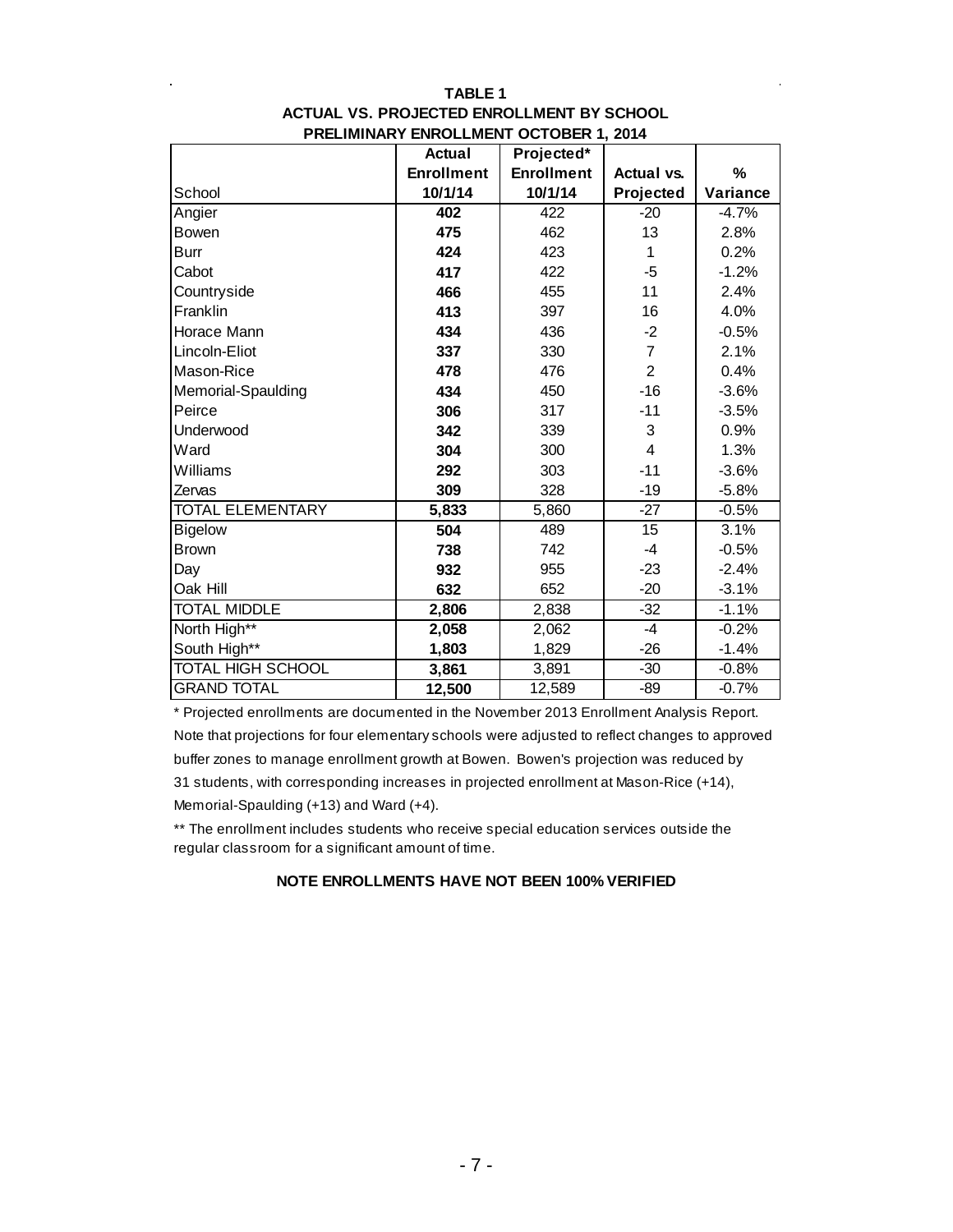#### **TABLE 2 PRELIMINARY ENROLLMENT OCTOBER 1, 2014 ACTUAL VS. PROJECTED ENROLLMENT BY GRADE**

|                               | <b>Actual</b>     | Projected*        |                   |          |
|-------------------------------|-------------------|-------------------|-------------------|----------|
|                               | <b>Enrollment</b> | <b>Enrollment</b> | <b>Actual vs.</b> | %        |
| Grade                         | 10/1/14           | 10/1/14           | Projected         | Variance |
| K                             | 938               | 892               | 46                | 5.2%     |
|                               | 999               | 1,007             | -8                | $-0.8%$  |
| $\overline{c}$                | 979               | 1,008             | -29               | $-2.9%$  |
| 3                             | 947               | 966               | $-19$             | $-2.0%$  |
| 4                             | 979               | 994               | -15               | $-1.5%$  |
| 5                             | 991               | 993               | $-2$              | $-0.2%$  |
| <b>TOTAL ELEMENTARY</b>       | 5,833             | 5,860             | $-27$             | $-0.5%$  |
| 6                             | 922               | 911               | 11                | 1.2%     |
| 7                             | 963               | 986               | $-23$             | $-2.3%$  |
| 8                             | 921               | 941               | $-20$             | $-2.1%$  |
| <b>TOTAL MIDDLE</b>           | 2,806             | 2,838             | $-32$             | $-1.1%$  |
| 9                             | 978               | 999               | $-21$             | $-2.1%$  |
| 10                            | 940               | 967               | $-27$             | $-2.8%$  |
| 11                            | 962               | 939               | 23                | 2.4%     |
| 12                            | 885               | 886               | $-1$              | $-0.1%$  |
| Special Education/Ungraded*** | 96                | 100               | -4                | $-4.0%$  |
| TOTAL HIGH SCHOOL             | 3,861             | 3,891             | $-30$             | $-0.8%$  |
| <b>GRAND TOTAL</b>            | 12,500            | 12,589            | $-89$             | $-0.7%$  |

\* Projected enrollments are documented in the November 2013 Enrollment Analysis Report.

\*\* The enrollment includes students who receive special education services outside the regular classroom for a significant amount of time.

\*\*\* "Ungraded" refers to special education students beyond Grade 12.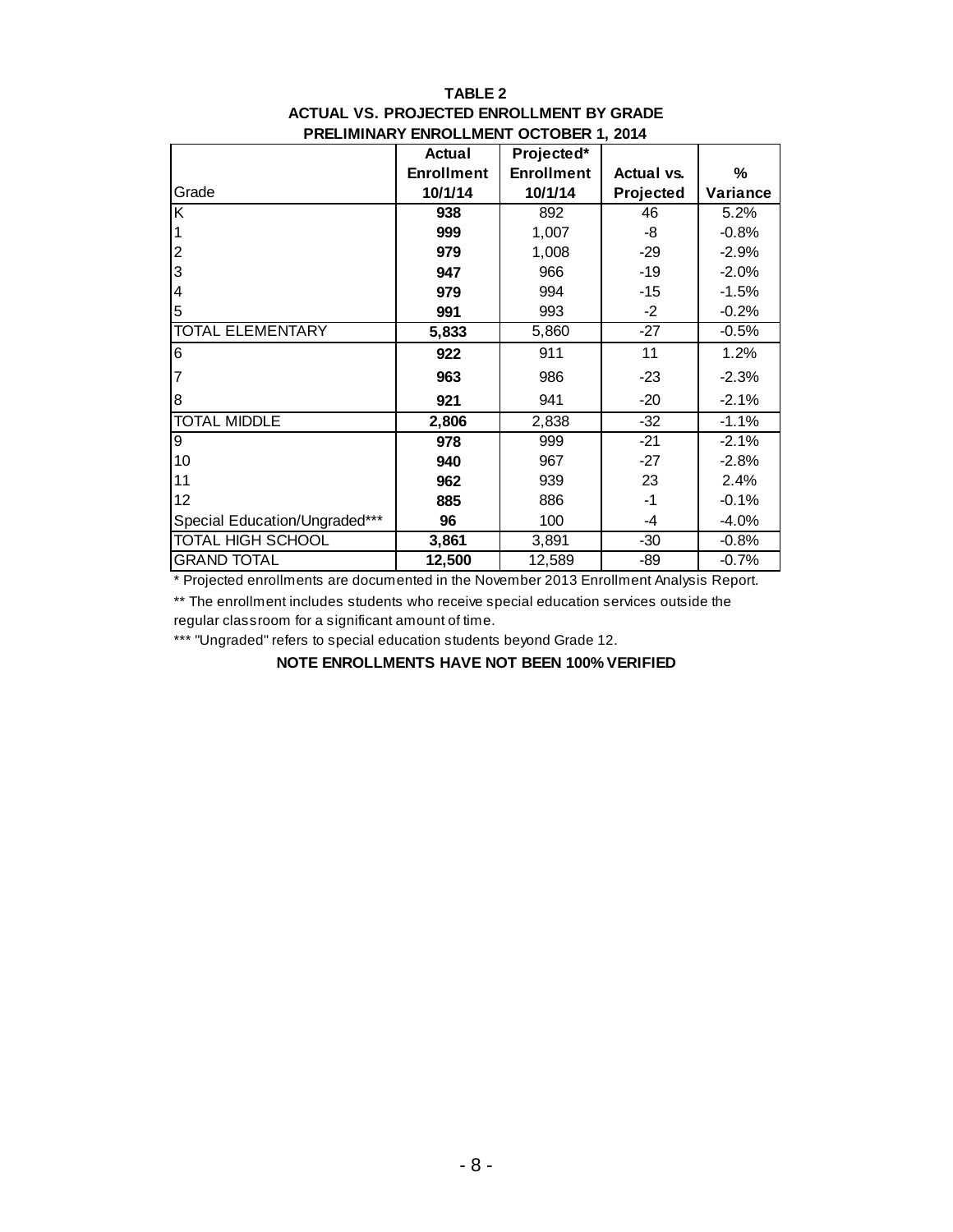|                          |                     | <b>Actual Enrollment*</b> |                  |          |
|--------------------------|---------------------|---------------------------|------------------|----------|
|                          |                     |                           | <b>Current</b>   |          |
|                          | <b>Current Year</b> | <b>Last Year</b>          | Year vs.         |          |
| <b>School</b>            | 2014-15             | 2013-14                   | <b>Last Year</b> | % Change |
| Angier                   | 402                 | 417                       | $-15$            | $-3.6%$  |
| <b>Bowen</b>             | 475                 | 502                       | $-27$            | $-5.4%$  |
| <b>Burr</b>              | 424                 | 424                       | $\mathbf 0$      | 0.0%     |
| Cabot                    | 417                 | 419                       | $-2$             | $-0.5%$  |
| Countryside              | 466                 | 457                       | 9                | 2.0%     |
| Franklin                 | 413                 | 389                       | 24               | 6.2%     |
| Horace Mann              | 434                 | 427                       | $\overline{7}$   | 1.6%     |
| Lincoln-Eliot            | 337                 | 329                       | 8                | 2.4%     |
| Mason-Rice               | 478                 | 457                       | 21               | 4.6%     |
| Memorial-Spaulding       | 434                 | 429                       | 5                | 1.2%     |
| Peirce                   | 306                 | 312                       | -6               | $-1.9%$  |
| Underwood                | 342                 | 327                       | 15               | 4.6%     |
| Ward                     | 304                 | 289                       | 15               | 5.2%     |
| Williams                 | 292                 | 304                       | $-12$            | $-3.9%$  |
| Zervas                   | 309                 | 317                       | -8               | $-2.5%$  |
| <b>TOTAL ELEMENTARY</b>  | 5,833               | 5,799                     | $\overline{34}$  | 0.6%     |
| <b>Bigelow</b>           | 504                 | 525                       | $-21$            | $-4.0%$  |
| <b>Brown</b>             | 738                 | 743                       | -5               | $-0.7%$  |
| Day                      | 932                 | 947                       | $-15$            | $-1.6%$  |
| Oak Hill                 | 632                 | 634                       | $-2$             | $-0.3%$  |
| <b>TOTAL MIDDLE</b>      | 2,806               | 2,849                     | $-43$            | $-1.5%$  |
| <b>Newton North</b>      | 2,058               | 2,015                     | 43               | 2.1%     |
| Newton South             | 1,803               | 1,778                     | 25               | 1.4%     |
| <b>TOTAL HIGH SCHOOL</b> | 3,861               | 3,793                     | 68               | 1.8%     |
| <b>GRAND TOTAL</b>       | 12,500              | 12,441                    | 59               | 0.5%     |

#### **TABLE 3 ACTUAL ENROLLMENTS BY SCHOOL 2014-15 VS. 2013-14**

\*The enrollment includes students who receive special education services outside the regular classroom for a significant amount of time.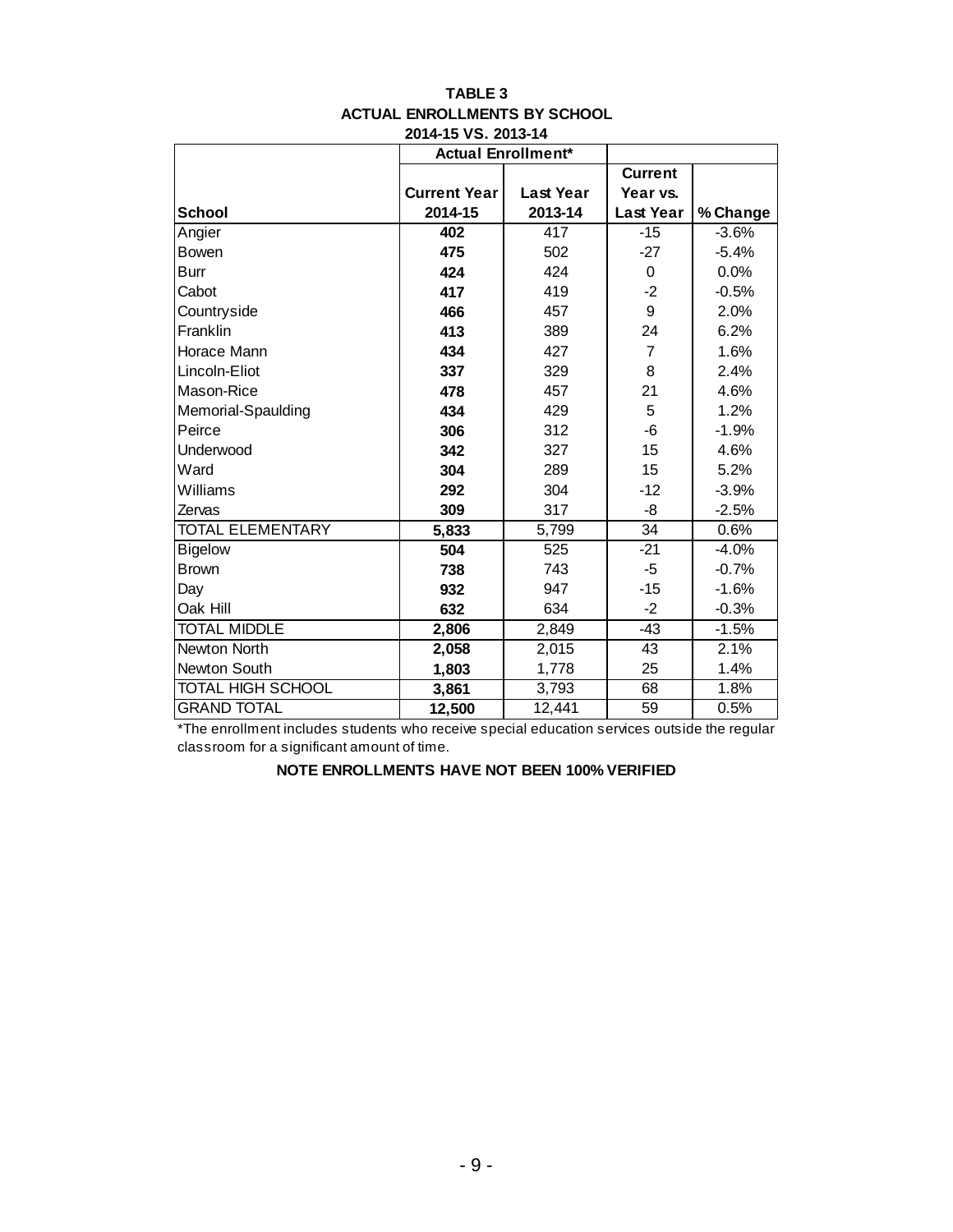#### **TABLE 4 ENROLLMENTS BY GRADE OCTOBER 1, 2013 and OCTOBER 1, 2014**

|                                 |         | <b>October 1 Enrollment</b> | <b>Changes in Enrollment</b><br>2013-14 to 2014-15 |                           |         |
|---------------------------------|---------|-----------------------------|----------------------------------------------------|---------------------------|---------|
|                                 |         | <b>Net</b>                  |                                                    |                           |         |
| Grade                           | 2013    | <b>Migration</b>            | 2014                                               | $\boldsymbol{\mathsf{N}}$ | $\%$    |
| Κ                               | $958 -$ | $+41$                       | 938                                                | $-20$                     | $-2.1%$ |
| $\mathbf{1}$                    | $977 -$ | $+2$                        | $-999$                                             | $+22$                     | $+2.3%$ |
| $\overline{2}$                  | 945     | $+2$                        | 979                                                | $+34$                     | $+3.6%$ |
| 3                               | 982     |                             | 947                                                | $-35$                     | $-3.6%$ |
| $\overline{\mathbf{4}}$         | 993     | -3                          | $-979$                                             | $-14$                     | $-1.4%$ |
| 5                               | 944     | -2                          | $-991$                                             | $+47$                     | $+5.0%$ |
|                                 |         | $-22$                       |                                                    |                           |         |
| <b>TOTAL ELEMENTARY SCHOOLS</b> | 5,799   |                             | 5,833                                              | 34                        | $+0.6%$ |
| 6                               | $978 -$ | $-15$                       | 922                                                | -56                       | $-5.7%$ |
| $\overline{7}$                  | 932     | $-11$                       | 963                                                | $+31$                     | $+3.3%$ |
| 8                               | 939.    | $+39$                       | $-921$                                             | $-18$                     | $-1.9%$ |
| $\boldsymbol{9}$                | 954.    | $-14$                       | $-978$                                             | $+24$                     | $+2.5%$ |
| 10                              | 941.    | $+21$                       | $-940$                                             | $-1$                      | $-0.1%$ |
| 11                              | 888.    | $-3$                        | $-962$                                             | $+74$                     | $+8.3%$ |
| 12                              | 910     |                             | 885                                                | $-25$                     | $-2.7%$ |
| Special Education*/Ungraded**   | 100     |                             | 96                                                 | $-4$                      | $-4.0%$ |
| <b>TOTAL SECONDARY SCHOOLS</b>  | 6,642   |                             | 6,667                                              | $\overline{25}$           | $+0.4%$ |
| <b>GRAND TOTAL</b>              | 12,441  |                             | 12,500                                             | 59                        | $+0.5%$ |

\* The enrollment includes students who receive special education services outside the regular classroom for a significant amount of time.

\*\* "Ungraded" refers to special education students beyond Grade 12.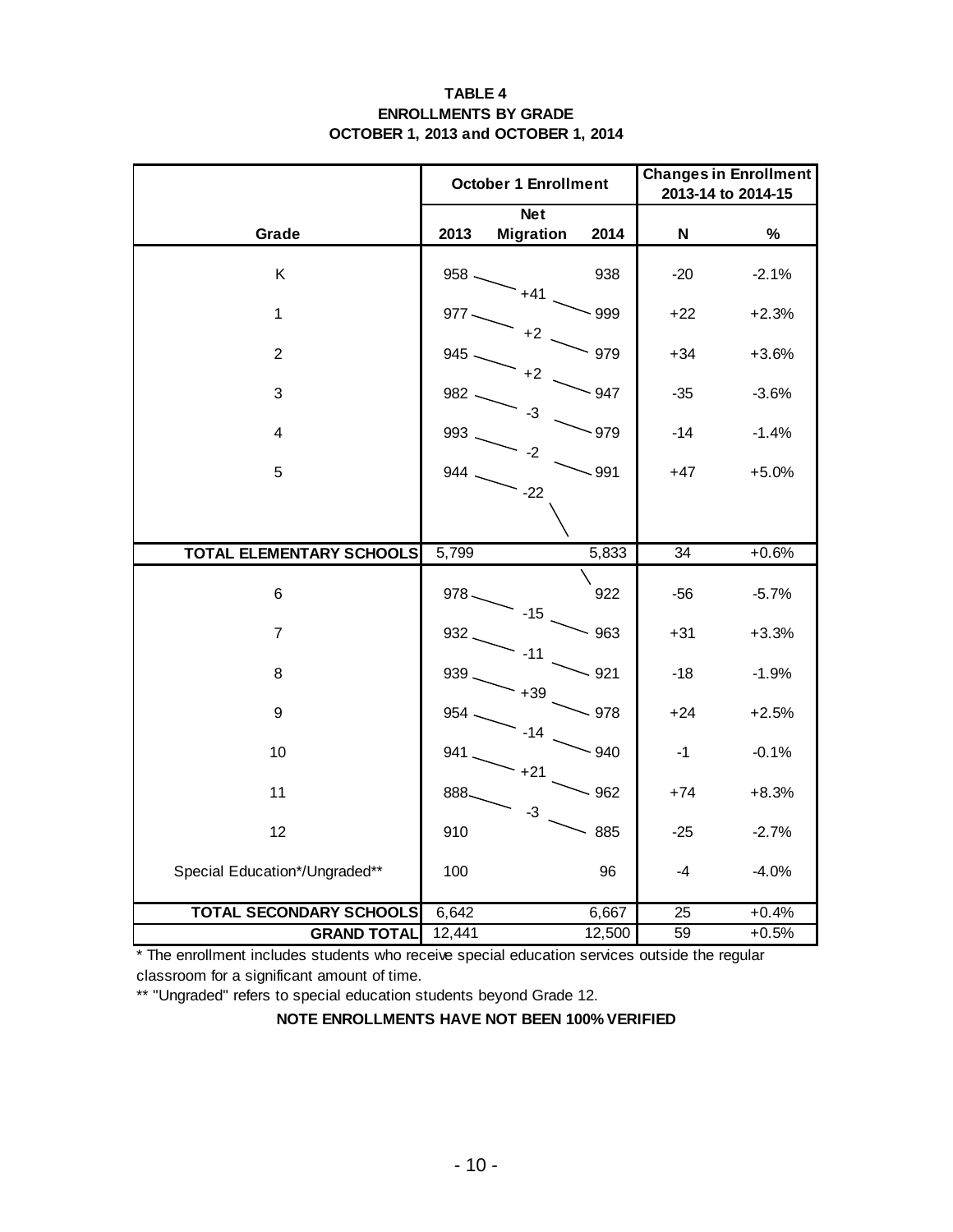## **TABLE 5 DISTRIBUTION OF ELEMENTARY CLASS SIZES 2014-15**

|  |  |  | PRELIMINARY ENROLLMENT OCTOBER 1 |  |
|--|--|--|----------------------------------|--|
|  |  |  |                                  |  |

|                       |                | Grade          | Grade<br>Crade |                | Crade          | Grade<br>Grade  |                | Grade            | Grade          | Grade          | Grade<br>Grade |              |
|-----------------------|----------------|----------------|----------------|----------------|----------------|-----------------|----------------|------------------|----------------|----------------|----------------|--------------|
| <b>SCHOOL</b>         |                |                |                |                |                |                 |                |                  |                |                |                |              |
|                       | $\overline{K}$ | $K-1$          | $\mathbf{1}$   | $1 - 2$        | $\overline{2}$ | $2 - 3$         | $\overline{3}$ | $3-4$            | $\overline{4}$ | $4 - 5$        | $\overline{5}$ | <b>TOTAL</b> |
| <b>Angier at Carr</b> | 16             |                |                |                |                |                 |                |                  |                |                |                |              |
|                       | 16             |                | 22             |                | 21             |                 | 21             |                  | 24             |                | 20             | # Rooms      |
|                       | 16             |                | 22             |                | 22             |                 | 22             |                  | 25             |                | 22             | 19           |
|                       | 17<br>65       | $\overline{0}$ | 23             | $\overline{0}$ | 22<br>65       |                 | 22<br>65       | $\overline{0}$   | 26<br>75       | $\overline{0}$ | 23             | 402          |
| <b>TOTAL</b>          |                |                | 67<br>19       |                |                | $\vert 0 \vert$ |                |                  |                |                | 65             |              |
| <b>Bowen</b>          |                |                | 19             |                | 20             |                 | 17             |                  | 18             |                | 17             |              |
|                       | 21             |                | 20             |                | 21             |                 | 18             |                  | 20             |                | 18             | # Rooms      |
|                       | 22             |                | 21             |                | 21             |                 | 19             |                  | 21             |                | 19             | 24           |
|                       | 22             |                | 21             |                | 21             |                 | 19             |                  | 21             |                | 20             |              |
| <b>TOTAL</b>          | 65             | $\overline{0}$ | 100            | $\overline{0}$ | 83             | $\overline{0}$  | 73             | $\overline{0}$   | 80             | $\mathbf{0}$   | 74             | 475          |
|                       |                |                | 19             |                |                |                 |                |                  |                |                |                |              |
| <b>Burr</b>           | 23             |                | 20             |                | 21             |                 | 22             |                  | 22             |                | 23             | # Rooms      |
|                       | 23             |                | 21             |                | 22             |                 | 22             |                  | 23             |                | 24             | 19           |
|                       | 24             |                | 22             |                | 22             |                 | 24             |                  | 23             |                | 24             |              |
| <b>TOTAL</b>          | 70             | $\overline{0}$ | 82             | $\overline{0}$ | 65             | $\overline{0}$  | 68             | $\overline{0}$   | 68             | $\overline{0}$ | 71             | 424          |
| Cabot                 |                |                |                |                | 19             |                 |                |                  | 18             |                | 18             |              |
|                       | 20             |                | 18             |                | 20             |                 | 22             |                  | 19             |                | 19             | # Rooms      |
|                       | 20             |                | 19             |                | 20             |                 | 24             |                  | 19             |                | 19             | 21           |
|                       | 21             |                | 20             |                | 20             |                 | 24             |                  | 19             |                | 19             |              |
| <b>TOTAL</b>          | 61             | $\overline{0}$ | 57             | $\overline{0}$ | 79             | $\overline{0}$  | 70             | $\overline{0}$   | 75             | $\overline{0}$ | 75             | 417          |
| Countryside           | 17             |                |                |                |                |                 | 18             |                  | 22             |                | 24             |              |
|                       | 18             |                | 22             |                | 21             |                 | 19             |                  | 22             |                | 24             | # Rooms      |
|                       | 18             |                | 22             |                | 22             |                 | 19             |                  | 22             |                | 24             | 22           |
|                       | 19             |                | 23             |                | 24             |                 | 20             |                  | 22             |                | 24             |              |
| <b>TOTAL</b>          | 72             | $\overline{0}$ | 67             | $\overline{0}$ | 67             | $\overline{0}$  | 76             | $\overline{0}$   | 88             | $\mathbf{0}$   | 96             | 466          |
| <b>Franklin</b>       | 18             |                | 19             |                |                |                 |                |                  |                |                |                |              |
|                       | 19             |                | 20             |                | 22             |                 | 23             |                  | 17             |                | 22             | # Rooms      |
|                       | 19             |                | 20             |                | 22             |                 | 24             |                  | 18             |                | 23             | 20           |
|                       | 20             |                | 20             |                | 22             |                 | 24             |                  | 18             |                | 23             |              |
| <b>TOTAL</b>          | 76             | $\overline{0}$ | 79             | $\overline{0}$ | 66             | $\overline{0}$  | 71             | $\overline{0}$   | 53             | $\overline{0}$ | 68             | 413          |
|                       |                |                |                |                |                |                 | 20             |                  |                |                |                |              |
| <b>Horace Mann</b>    | 21             |                | 23             |                | 25             |                 | 21             |                  | 24             |                | 22             | # Rooms      |
|                       | 21             |                | 23             |                | 25             |                 | 21             |                  | 24             |                | 23             | 19           |
|                       | 23             |                | 23             |                | 25             |                 | 21             |                  | $25\,$         |                | 24             |              |
| <b>TOTAL</b>          | 65             | $\overline{0}$ | 69             | $\overline{0}$ | 75             | $\overline{0}$  | 83             | $\overline{0}$   | 73             | $\overline{0}$ | 69             | 434          |
| <b>Lincoln-Eliot</b>  | 18             |                | 20             |                | 17             |                 | 17             |                  | 18             |                |                | # Rooms      |
|                       | 19             |                | 22             |                | 18             |                 | 18             |                  | 19             |                | 27             | 17           |
|                       | 20             |                | 22             |                | 18             |                 | 18             |                  | 20             |                | 26             |              |
| <b>TOTAL</b>          | 57             | $\overline{0}$ | 64             | $\overline{0}$ | 53             | $\vert 0 \vert$ | 53             | $\boldsymbol{0}$ | 57             | $\mathbf{0}$   | 53             | 337          |

## **PRELIMINARY ENROLLMENT NOT 100% VERIFIED**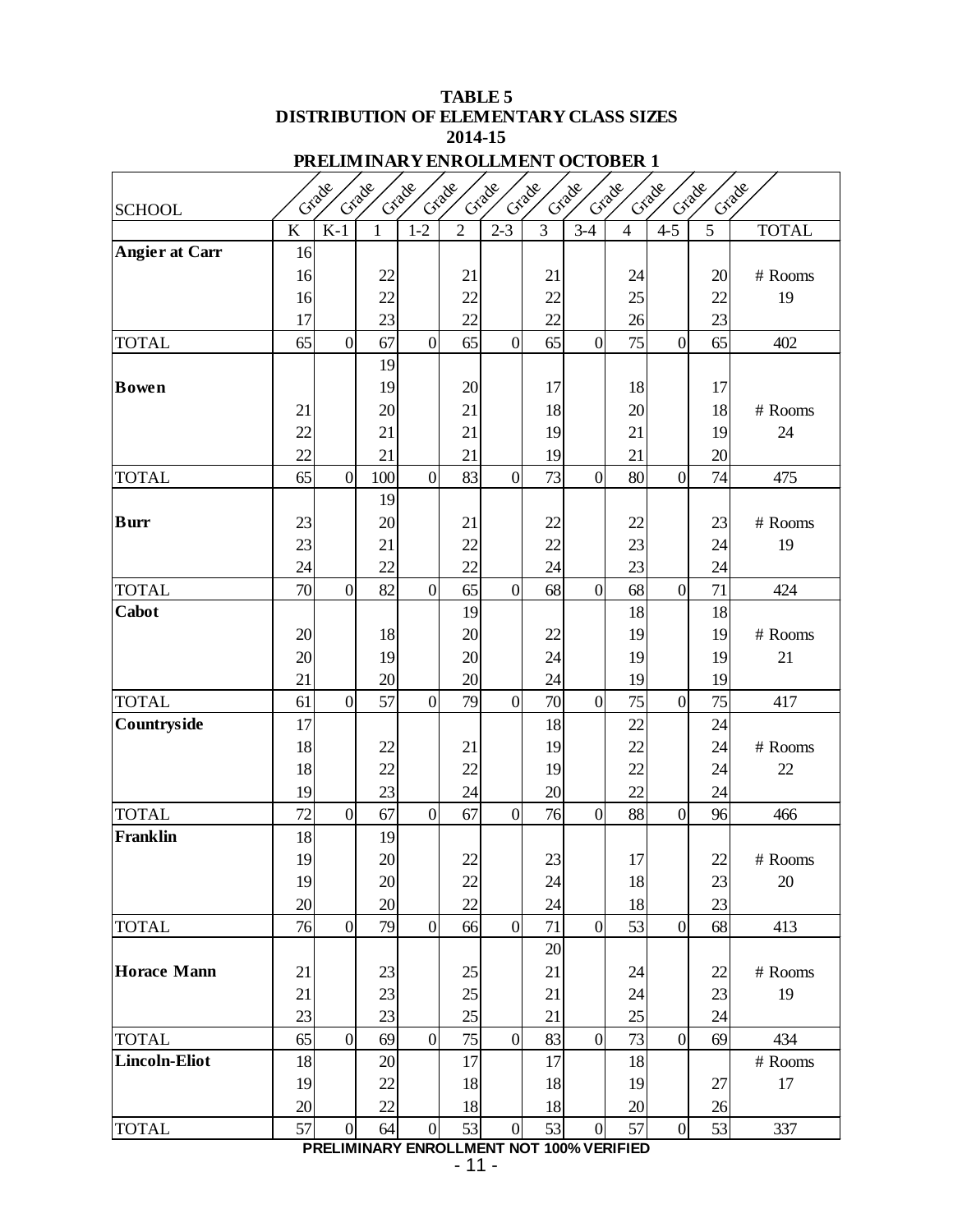## **TABLE 5, CONTINUED DISTRIBUTION OF ELEMENTARY CLASS SIZES 2014-15**

## **PRELIMINARY ENROLLMENT OCTOBER 1**

|                   |         | Grade            | Crade        | Grade          | Grade          | Grade          | Crade | Grade          | Grade          | Grade          | Grade           | Criade       |
|-------------------|---------|------------------|--------------|----------------|----------------|----------------|-------|----------------|----------------|----------------|-----------------|--------------|
| <b>SCHOOL</b>     |         |                  |              |                |                |                |       |                |                |                |                 |              |
|                   | K       | $K-1$            | $\mathbf{1}$ | $1-2$          | $\overline{2}$ | $2 - 3$        | 3     | $3-4$          | $\overline{4}$ | $4 - 5$        | 5               | <b>TOTAL</b> |
| <b>Mason-Rice</b> | 20      |                  | 23           |                | 21             |                |       |                |                |                | 20              |              |
|                   | 20      |                  | 24           |                | 21             |                | 20    |                | 24             |                | 20              | # Rooms      |
|                   | 21      |                  | 24           |                | 21             |                | 21    |                | 24             |                | 20              | 22           |
|                   | 21      |                  | 24           |                | 22             |                | 22    |                | 24             |                | 21              |              |
| <b>TOTAL</b>      | 82      | $\mathbf{0}$     | 95           | $\overline{0}$ | 85             | $\overline{0}$ | 63    | $\overline{0}$ | 72             | $\overline{0}$ | 81              | 478          |
| Memorial-         | 19      |                  |              |                | 17             |                |       |                | 19             |                |                 |              |
| <b>Spaulding</b>  | 20      |                  | 23           |                | 18             |                | 22    |                | 19             |                | 23              | # Rooms      |
|                   | 20      |                  | 23           |                | 18             |                | 22    |                | 19             |                | 23              | 21           |
|                   | 20      |                  | 23           |                | 19             |                | 22    |                | 20             |                | 25              |              |
| <b>TOTAL</b>      | 79      | $\overline{0}$   | 69           | $\overline{0}$ | 72             | $\overline{0}$ | 66    | $\overline{0}$ | 77             | $\overline{0}$ | 71              | 434          |
| Peirce            |         |                  |              |                |                |                | 22    |                | 18             |                |                 | # Rooms      |
|                   | 19      |                  | 18           |                | 23             |                | 22    |                | 19             |                | 21              | 15           |
|                   | 20      | 19               | 19           |                | 23             |                | 22    |                | 19             |                | 22              |              |
| <b>TOTAL</b>      | 39      | 19               | 37           | $\overline{0}$ | 46             | $\overline{0}$ | 66    | $\overline{0}$ | 56             | $\overline{0}$ | 43              | 306          |
| <b>Underwood</b>  | 20      |                  | 16           |                | 18             |                | 16    |                | 19             |                | 21              | # Rooms      |
|                   | 21      |                  | 17           |                | 18             |                | 18    |                | 19             |                | 21              | 18           |
|                   | 21      |                  | 18           |                | 19             |                | 18    |                | 20             |                | 22              |              |
| <b>TOTAL</b>      | 62      | $\mathbf{0}$     | 51           | $\overline{0}$ | 55             | $\overline{0}$ | 52    | $\overline{0}$ | 58             | $\overline{0}$ | 64              | 342          |
| Ward              |         |                  | 17           |                | 17             |                | 18    |                |                |                | 16              | # Rooms      |
|                   | 23      |                  | 18           |                | 17             |                | 18    |                | 23             |                | 16              | 16           |
|                   | 23      |                  | 19           |                | 19             |                | 19    |                | 24             |                | 17              |              |
| <b>TOTAL</b>      | 46      | $\overline{0}$   | 54           | $\overline{0}$ | 53             | $\overline{0}$ | 55    | $\overline{0}$ | 47             | $\overline{0}$ | 49              | 304          |
| <b>Williams</b>   |         |                  |              |                | 18             |                |       |                |                |                | 22              | # Rooms      |
|                   | 18      |                  | 22           |                | 20             |                | 21    |                | 20             |                | 22              | 14           |
|                   | 19      |                  | 22           |                | 22             |                | 22    |                | 21             |                | 23              |              |
| <b>TOTAL</b>      | 37      | $\mathbf{0}$     | 44           | $\overline{0}$ | 60             | $\overline{0}$ | 43    | $\overline{0}$ | 41             | $\overline{0}$ | 67              | 292          |
| <b>Zervas</b>     | 17      |                  | 17           |                | 17             |                |       |                | 19             |                |                 | # Rooms      |
|                   | 18      |                  | 18           |                | 19             |                | 21    |                | 20             |                | 22              | 16           |
|                   | 18      |                  | 19           |                | 19             |                | 22    |                | 20             |                | 23              |              |
| <b>TOTAL</b>      | 53      | $\boldsymbol{0}$ | 54           | $\overline{0}$ | 55             | $\overline{0}$ | 43    | $\overline{0}$ | 59             | $\overline{0}$ | 45              | 309          |
|                   |         |                  | Crade        |                |                |                |       | Grade          |                |                | Crade           |              |
|                   |         | Grade            |              | Grade          | Grade          | Grade          | Grade |                | Grade          | Grade          |                 | Criade       |
|                   | $\bf K$ | $K-1$            |              | $1-2$          | $\overline{2}$ | $2 - 3$        | 3     | $3 - 4$        | $\overline{4}$ | $4 - 5$        | 5               | <b>TOTAL</b> |
| $C$ rand $Total$  | 020     | $\overline{10}$  | 080          | $\Omega$       | 070            | $\Omega$       | 047   | $\cap$         | 070            | $\cap$         | 0 <sub>01</sub> | 5833         |

|                    | K    | $K-1$ |      | 1-2            | ∍    | 2-3      |      | $3-4$          |      | $4 - 5$ |      | TOTAL |
|--------------------|------|-------|------|----------------|------|----------|------|----------------|------|---------|------|-------|
| <b>Grand Total</b> | 929  | 19    | 989  | $\overline{0}$ | 979  | $\Omega$ | 947  | $\overline{0}$ | 979  |         | 991  | 5833  |
| Avg. Class Size    | 19.8 | 19.0  | 20.6 | 0.0            | 20.4 | 0.0      | 20.6 | 0.0            | 20.8 | 0.0     | 21.5 | 20.6  |
| # of Rooms/Classes | 47   |       | 48   | N              | 48   |          | 46   | $\overline{0}$ | 47   |         | 46   | 283   |

#### **PRELIMINARY ENROLLMENT NOT 100% VERIFIED**